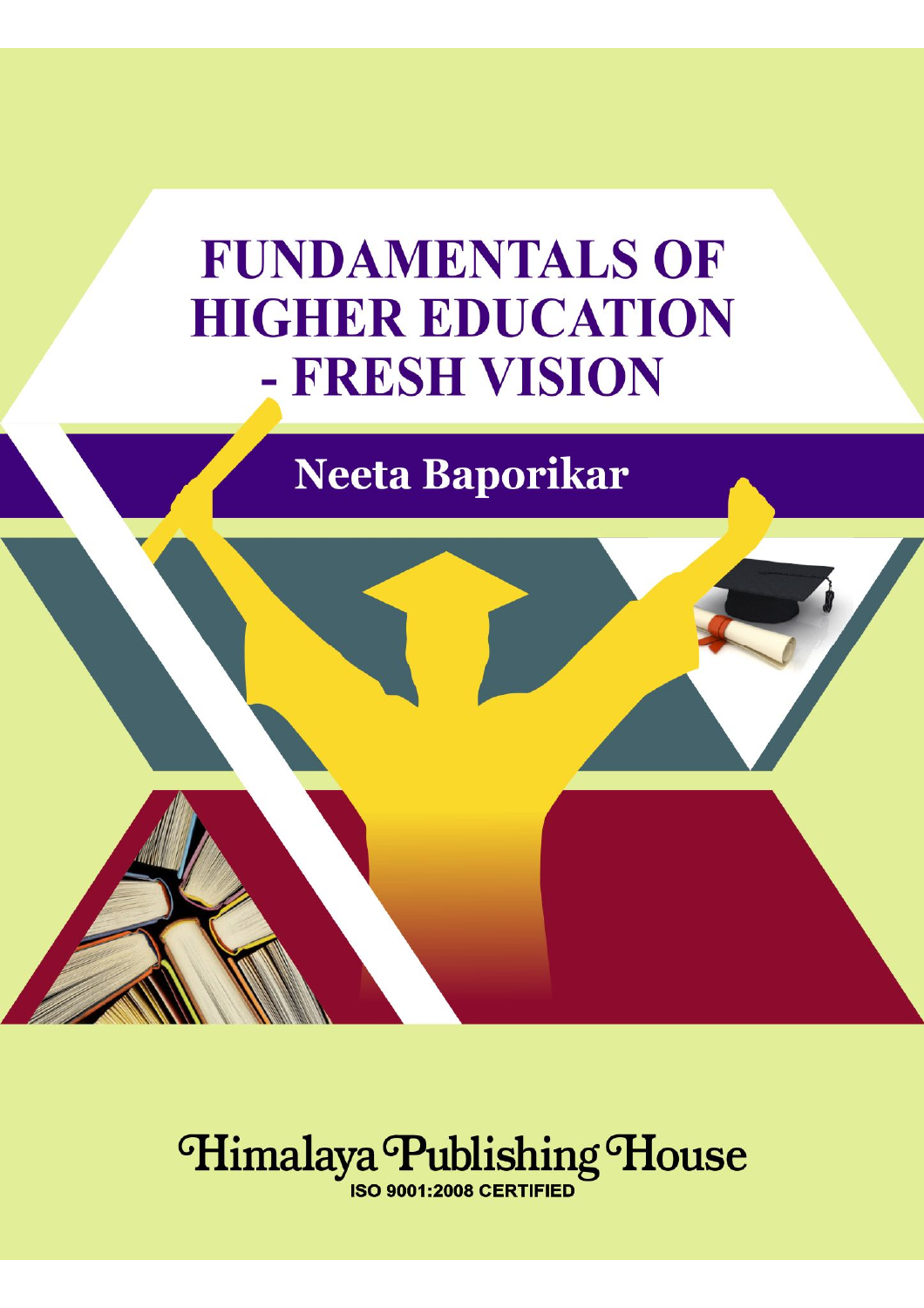# **FUNDAMENTALS OF HIGHER EDUCATION – FRESH VISION**

**Neeta Baporikar**

Professor (Strategy and Entrepreneurship), Namibia University of Science and Technology, Namibia. Doctoral Guide, University of Pune, India.



# Himalaya Publishing House

**ISO 9001:2008 CERTIFIED**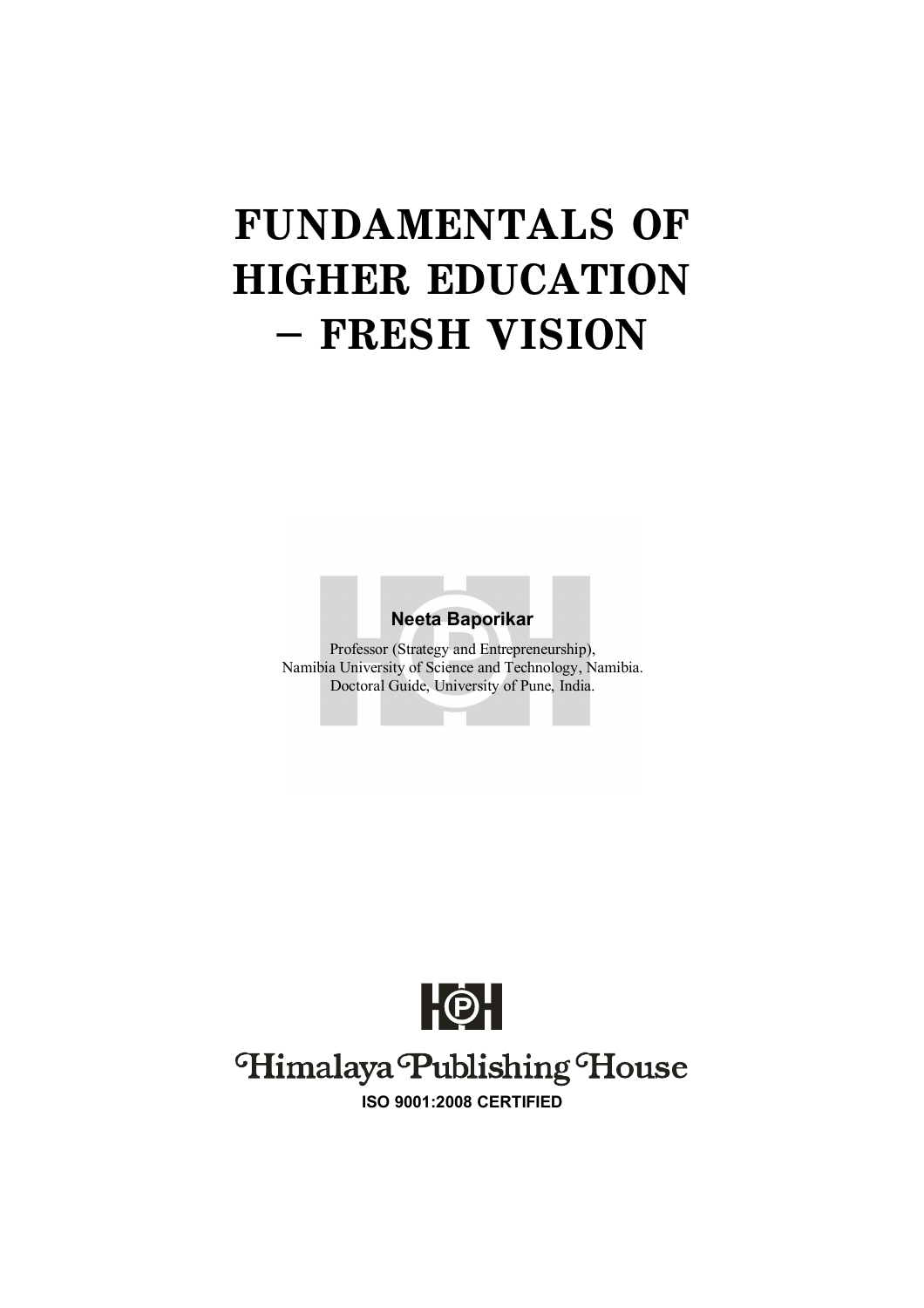#### **© Author**

No part of this publication may be reproduced, stored in a retrieval system, or transmitted in any form or by any means, electronic, mechanical, photocopying, recording and/or otherwise without the prior written permission of the publisher.

### **First Edition: 2017**

| <b>Published by</b>   |    | Mrs. Meena Pandey for Himalaya Publishing House Pvt. Ltd.,<br>"Ramdoot", Dr. Bhalerao Marg, Girgaon, Mumbai - 400 004.<br>Phone: 022-23860170/23863863, Fax: 022-23877178<br>E-mail: himpub@vsnl.com; Website: www.himpub.com |
|-----------------------|----|-------------------------------------------------------------------------------------------------------------------------------------------------------------------------------------------------------------------------------|
| <b>Branch Offices</b> | ÷  |                                                                                                                                                                                                                               |
| New Delhi             | ÷. | "Pooja Apartments", 4-B, Murari Lal Street, Ansari Road, Darya Ganj,<br>New Delhi - 110 002. Phone: 011-23270392/23278631; Fax: 011-23256286                                                                                  |
| <b>Nagpur</b>         |    | : Kundanlal Chandak Industrial Estate, Ghat Road, Nagpur - 440 018.<br>Phone: 0712-2738731/3296733; Telefax: 0712-2721216                                                                                                     |
| <b>Bengaluru</b>      | t. | Plot No. 91-33, 2nd Main Road, Seshadripuram, Behind Nataraja Theatre,<br>Bengaluru - 560020. Phone: 080-41138821; Mobile: 9379847017, 9379847005                                                                             |
| Hyderabad             | ÷. | No. 3-4-184, Lingampally, Beside Raghavendra Swamy Matham, Kachiguda,<br>Hyderabad - 500 027. Phone: 040-27560041/27550139                                                                                                    |
| Chennai               |    | New-20, Old-59, Thirumalai Pillai Road, T. Nagar, Chennai - 600 017.<br>Mobile: 9380460419                                                                                                                                    |
| Pune                  | t. | First Floor, "Laksha" Apartments, No. 527, Mehunpura, Shaniwarpeth<br>(Near Prabhat Theatre), Pune - 411 030. Phone: 020-24496323/24496333;<br>Mobile: 09370579333                                                            |
| Lucknow               |    | : House No. 731, Shekhupura Colony, Near B.D. Convent School, Aliganj,<br>Lucknow - 226 022. Phone: 0522-4012353; Mobile: 09307501549                                                                                         |
| Ahmedabad             |    | : 114, "SHAIL", 1st Floor, Opp. Madhu Sudan House, C.G. Road, Navrang Pura,<br>Ahmedabad - 380 009. Phone: 079-26560126; Mobile: 09377088847                                                                                  |
| <b>Ernakulam</b>      | t. | 39/176 (New No.: 60/251), 1st Floor, Karikkamuri Road, Ernakulam,<br>Kochi - 682011. Phone: 0484-2378012, 2378016;' Mobile: 09387122121                                                                                       |
| <b>Bhubaneswar</b>    | t. | 5, Station Square, Bhubaneswar - 751 001 (Odisha).<br>Phone: 0674-2532129; Mobile: 09338746007                                                                                                                                |
| Kolkata               |    | : 108/4, Beliaghata Main Road, Near ID Hospital, Opp. SBI Bank,<br>Kolkata - 700 010, Phone: 033-32449649; Mobile: 7439040301                                                                                                 |
| DTP by                |    | : Rajani Tambe.                                                                                                                                                                                                               |
| Printed at            |    | M/s. Charita Impressions, Hyderabad on behalf of HPH                                                                                                                                                                          |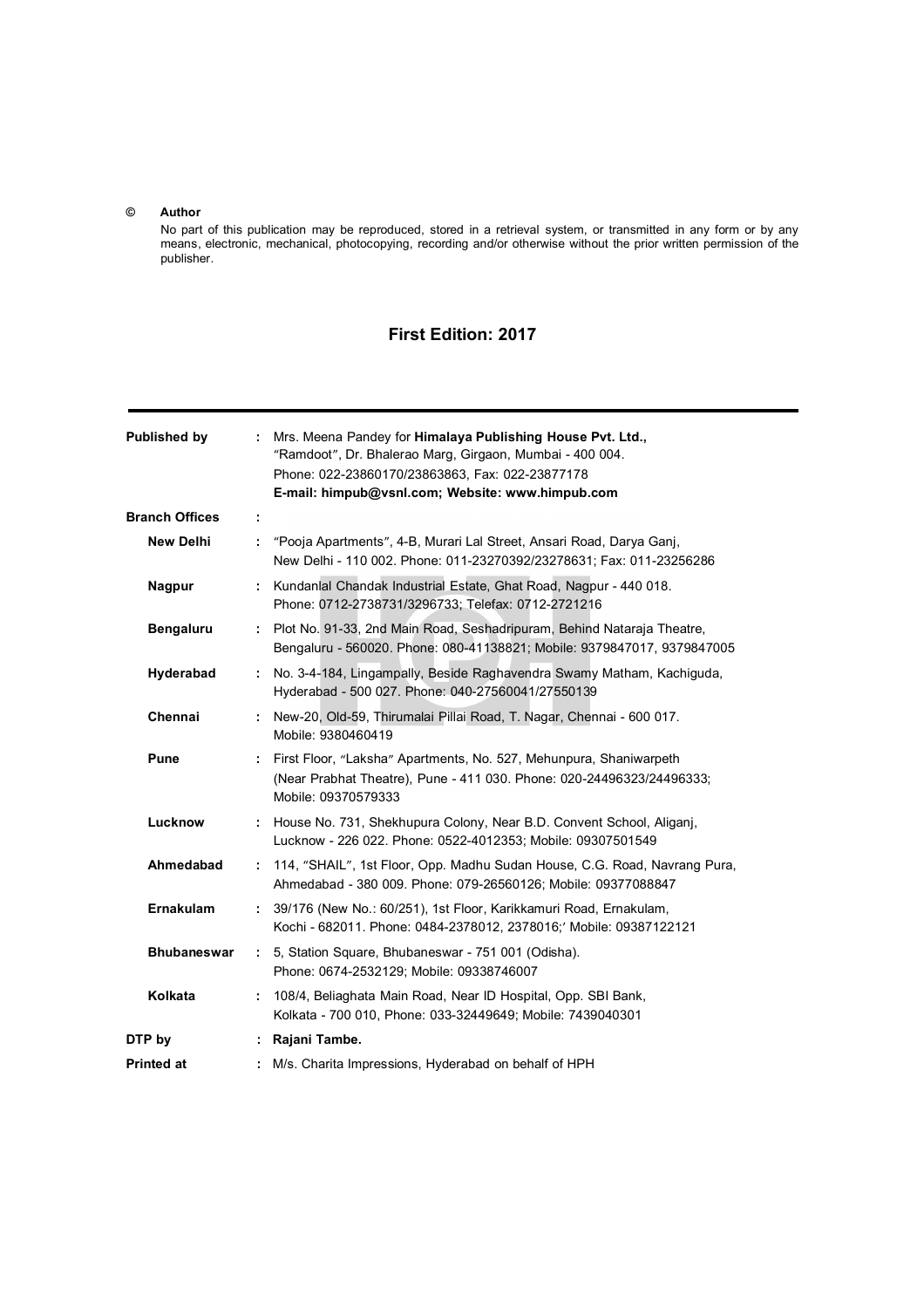#### **PREFACE**

With more books on education especially higher education than most faculty members, policymakers have time to read and few professional incentives to do so that encourage them to do so, it seems prudent to begin by asking why.

Why do we need yet another book on higher education?

It may be that authors lack some objectivity when it comes to answering the question, but it seems to me that there are five reasons that might be offered in support of this particular book. I did not have them, this clearly in mind when I started, but as I now see the book in its entirety, I believe they justify yet another book on higher education, specifically one that explores how the different facets of higher education need to be seen in a holistic and integrated manner to facilitate better learning, lifelong learning and knowledge society.

This particular book is needed because after many years, the education community has finally discovered that higher education is more than teaching  $-$  it is more about learning process, student development, faculty development, research process, academic leadership and knowledge management and we need resources that further cultivate and capitalize on that interest. That we have so long ignored looking at these aspects in a holistic way is somewhat difficult to explain. It seems more a case of benign neglect than wilful rejection. Most of us just assumed that higher education was an automatic, inevitable outcome of good teaching, policies and programmes and so we focused on developing these that too in a silo approach. That we all but exclusively focused on them in a linear way is a fact documented by even a cursory content review of the education literature. Its books, journals, magazines, and other publications address every aspect of how to teach or how to do research or how to do faculty development, etc. No corresponding cadre of volumes describe all these facets of higher education at this level of detail.

As a result, practitioners and policymakers know considerably less about higher education in an integrated manner learning than they do about teaching-learning process, student development, faculty development, research process and academic leadership leading to the need for effective knowledge creation and management. The learning outcomes of higher education cannot be assumed or taken for granted. This book aims to cultivate our understanding of higher education in a more holistic and inclusive way  $-$  it does so by linking the various processes in knowledge creation to practice.

It addresses a simple question—what should higher education embed to make effect and create lifelong learning in this knowledge society? Second, despite the widespread interest in higher education, few resources translate the talk into concrete policies and practices. I am regularly perplexed and dismayed at how ideas and issues in higher education become trendy and faddish. Conferences feature them as themes, periodical publications prepare special issues on the topic, and blue ribbon committees write reports on their state within institutions. But does all this attention generate change in higher education practice? I am doubtful, in part because most of the talk occurs at such a high level of abstraction. It would be presumptuous and inappropriate to present a definitive set of policies and practices for higher education, but there is a need for ideas and examples, and that is what this book aims to provide. It seeks to answer this question: What should higher education fundamentally include or be about in order to maximize outcomes for students and society at large? Third, we need resources that propose higher education strategies based on what is known about it. The need to connect practice to what has been discovered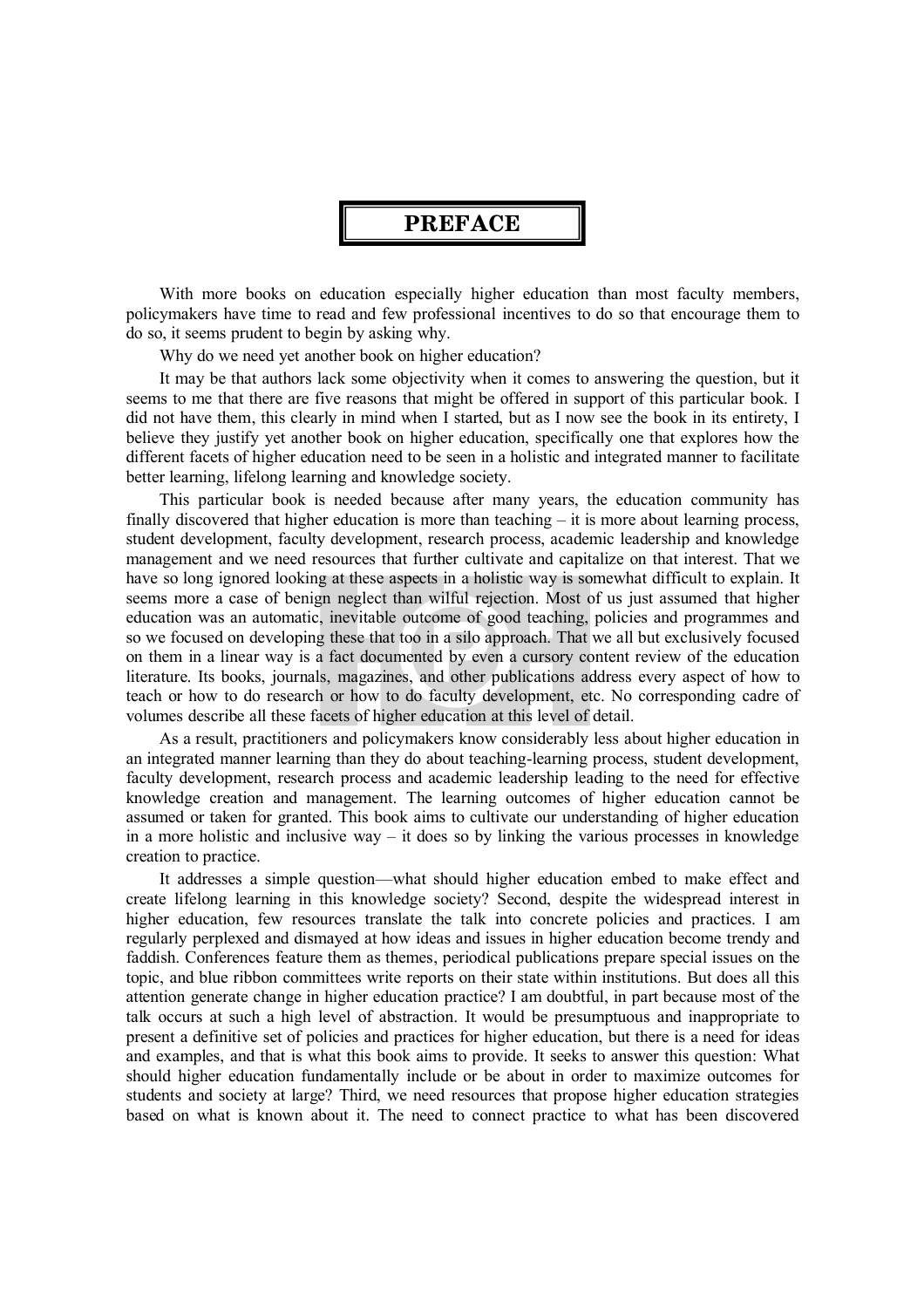empirically is obvious. Behind all the policies, practices, and behaviours used to facilitate learning ought to be some theoretical or empirical rationale. The justification ought to be more substantive than doing something because it has always been done that way. It is as if the two closely related territories of teaching and learning, students and faculty, research and practice, institution frameworks and its leadership are separate planets, unknown and seemingly inaccessible to one another.

Who should build the bridges necessary to connect these?

As it stands now, the task is the responsibility of no one, and so few in the academy try to connect them. Those of us who do build the bridges know that there are no blueprints to follow and few rewards to honour our work. But we keep building because it seems so clear to us that these territories need to be connected for synergic effect and impact. I have confessed to some of my colleagues that I am glad I am writing this book now and not at the beginning of my career when my skin was thin and optimism unrelenting. Many will find the changes I propose disturbing. They challenge long-held assumptions and traditional ways of thinking about instructional roles and responsibilities. I expect they will spark controversy. My hope is that this disagreement will motivate others to review the research, study the theory, reflect on practice, and then build better and stronger bridges.

We need books on education especially higher education so as to create knowledge more analytically and more objectively. I have aspired to write such a book, one that deeply and honestly traces my own growth and development as a higher educational professional. My efforts do not stand alone; they need to be reported in the context of what is known and what others have experienced. I have aspired to write a book that is more than just another book with fundamentals – but it includes many techniques, presented in ways that reflect the dynamic, complicated milieu in which higher education prevails today. And finally, I have aspired to write a book on higher education that is intellectually robust—one that makes us think, challenges unexamined assumptions, asks hard questions, and does not offer facile answers. I wanted to write a book that makes us appreciate what hard, mentally stimulating work higher education can be. That kind of book values, indeed honours, the wisdom of practice. We need many more books of that calibre.

Finally, we need this book because it offers a positive way to higher education. Despite efforts during the past twenty-five years, instructional improvement has been slow in coming. Little documentation can be summoned that supports overall improvement in the level of instructional quality. Faculty development continues to operate at the margins, thriving in times of supportive administrations and withering when the institutional commitment falters, academic leadership questionable, and research grants diminishing.

#### **Distinctions Worth Noting**

A couple of distinctions about this book are worth noting. First, this book is about fundamentals of higher education not education *per se*. Second, it is about fundamentals in this current era. Some may associate that with being about education *per se* and use the two terms interchangeably. But there are a number of significant distinctions between the two phrases 'education' and 'higher education' and 'current era' vs. 'dated era'. I have chosen to not to use the education descriptor in the dated era.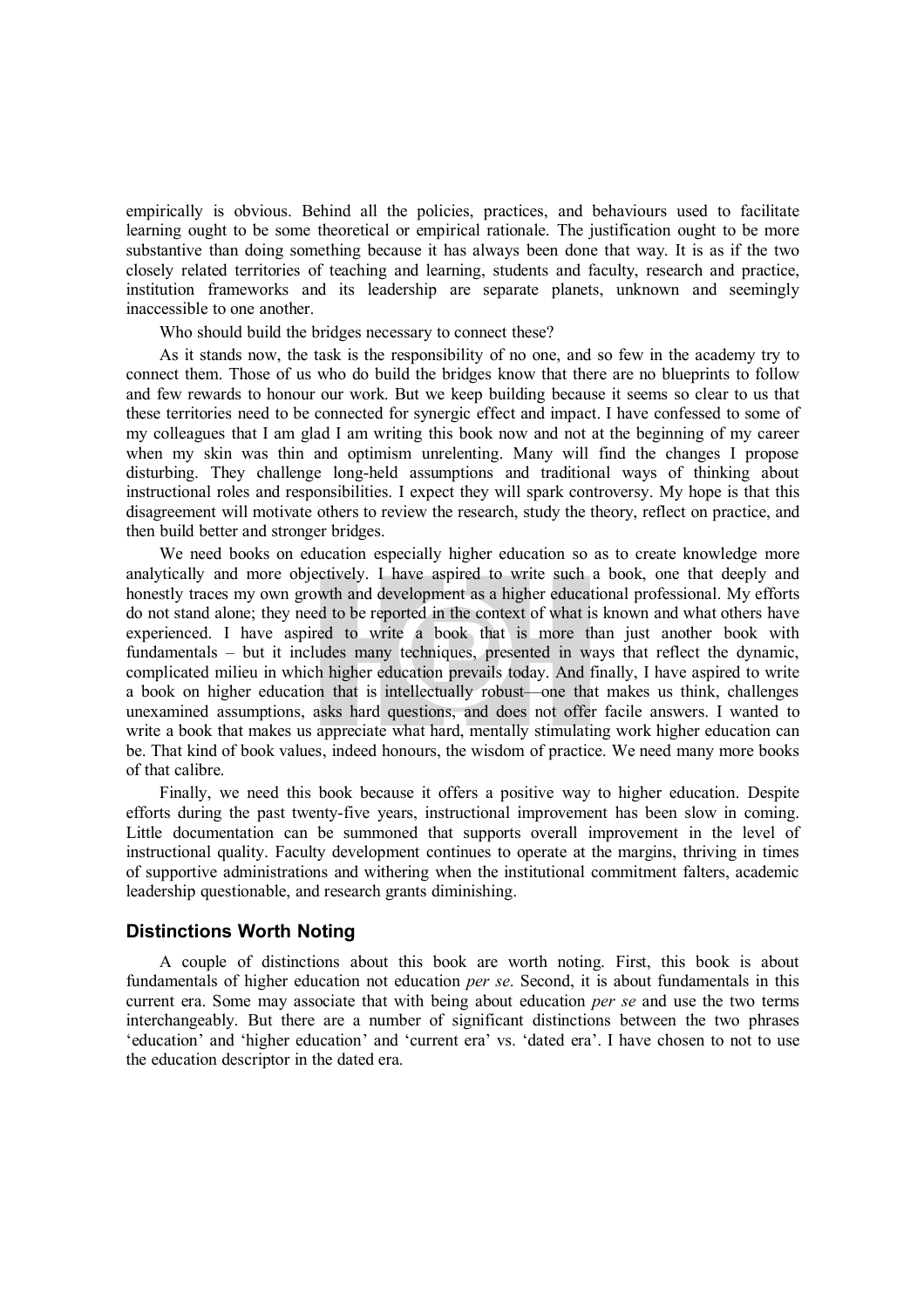#### **Overview of the Book**

The book is primarily divided in two parts. After the overview of higher education which is the first chapter, Part A focuses on the core functions or expectations of higher education and deals with teaching-learning process, student development, faculty development, research process, and academic leadership. Part B focuses on the contemporary issue in higher education and deals with lifelong learning, technology in higher education, knowledge management, innovations in education and quality assurance.

#### **Brief Description of the Contents**

Overview of the higher education in changing times, the first chapter introduces higher education and the premises on which it is based. Based on this and the experience in the field of higher education of more than two decades, I have come to believe that in order for higher education to be effective, there needs a relook and changes in the way the core functions of higher education are carried out. Part A deals with each of this function and the changes required are discussed in chapter two, three, four, five, and six. These chapters are the heart of the book as they deliberate with the core functions: teaching-learning process which is at the core of any education *per se*, research process which should be at the heart of higher education to enable individuals to move on the path of lifelong learning, student development which is the purpose of education in generic, faculty development the conduit through which the purpose or goals of higher education are achieved and then is the academic leadership which is ultimately responsible to the society for creating and nurturing talent.

Part B focuses on the contemporary issues in higher education and deals with lifelong learning, technology in higher education, knowledge management, and innovations in education, quality in education, and future trends in higher education. These chapters are devoted to the purpose of what higher education is and means in today's era and the expectations from different stakeholders. It deals with the issue of lifelong learning, technology impact on higher education and knowledge management – the ultimate end of what higher education should mean, innovations requirements and above all, the quality assurance in higher education due to proliferation of universities and higher education institutions by private players with profit motive and business models in the sector. The chapters do raise questions about the relationship between learning at different stages, colleagues and the institutions of higher learning, issues of power, status and development, the conception of the faculty's role and profession, knowledge and knowledge creation, and other organisations in the educational landscape.

However, not everything possible can be included in the book. Although each important theme of higher education is discussed in a separate chapter, they are interconnected and overlapping. Some activities and practices done to advance one may help to accomplish one of the others at the same time. Some of the changes are inseparably linked. For example, faculty development would lead to developing academic leadership, support research would lead to knowledge creation or student development would mean holistic and inclusive teaching-learning process.

#### **Acknowledgments**

No book happens without the support of many people. Among the people to thank are a number of academic colleagues and associates from the various universities and institutions I have been teaching and teach. I work with many wonderful people and these folks have supported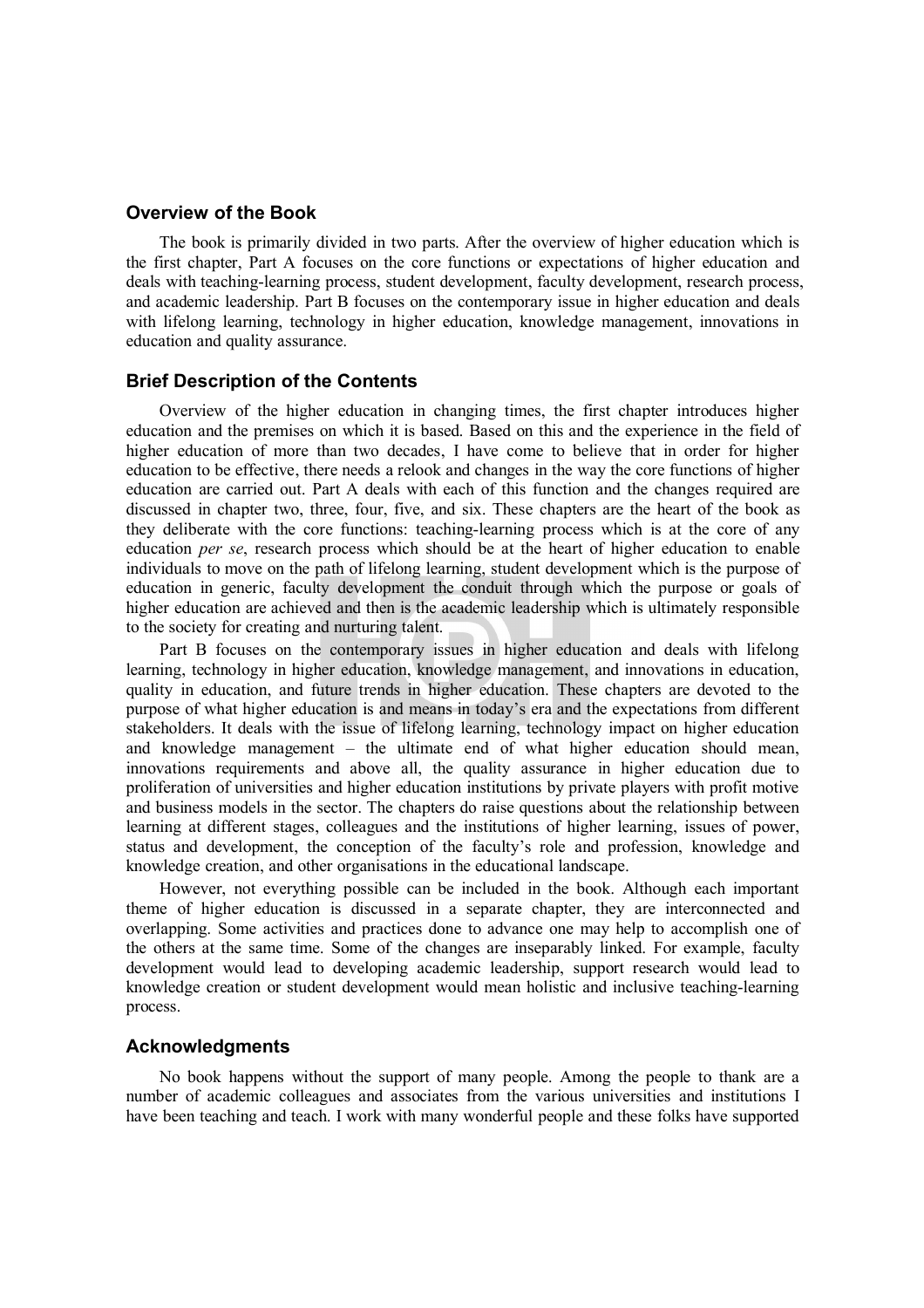me in some very special ways. As the years of one's career stretch out, colleagues come and go, but some stay, and those productive professional associations grow into firm friendships. Those colleagues are special, and I am lucky to have a few of them as my friends. My original book proposal benefited enormously from feedback offered by the publishers. The manuscript was strengthened by insights of three external reviewers.

I had two brothers, all extremely important persons in my life; none remain. I dedicate this book to Uday Deshpande who supported me in pursuit of higher education.

I am blessed to have the love and support of my daughter Neha throughout my career. Finally, there is my husband Jayant who lets me work on weekends, fixes dinner and takes care of home. He carves eagles, herons and takes care of technology, vehicles and equipment. He is the ardour of my life.

#### **NEETA BAPORIKAR**

**neetajb@rediffmail.com**

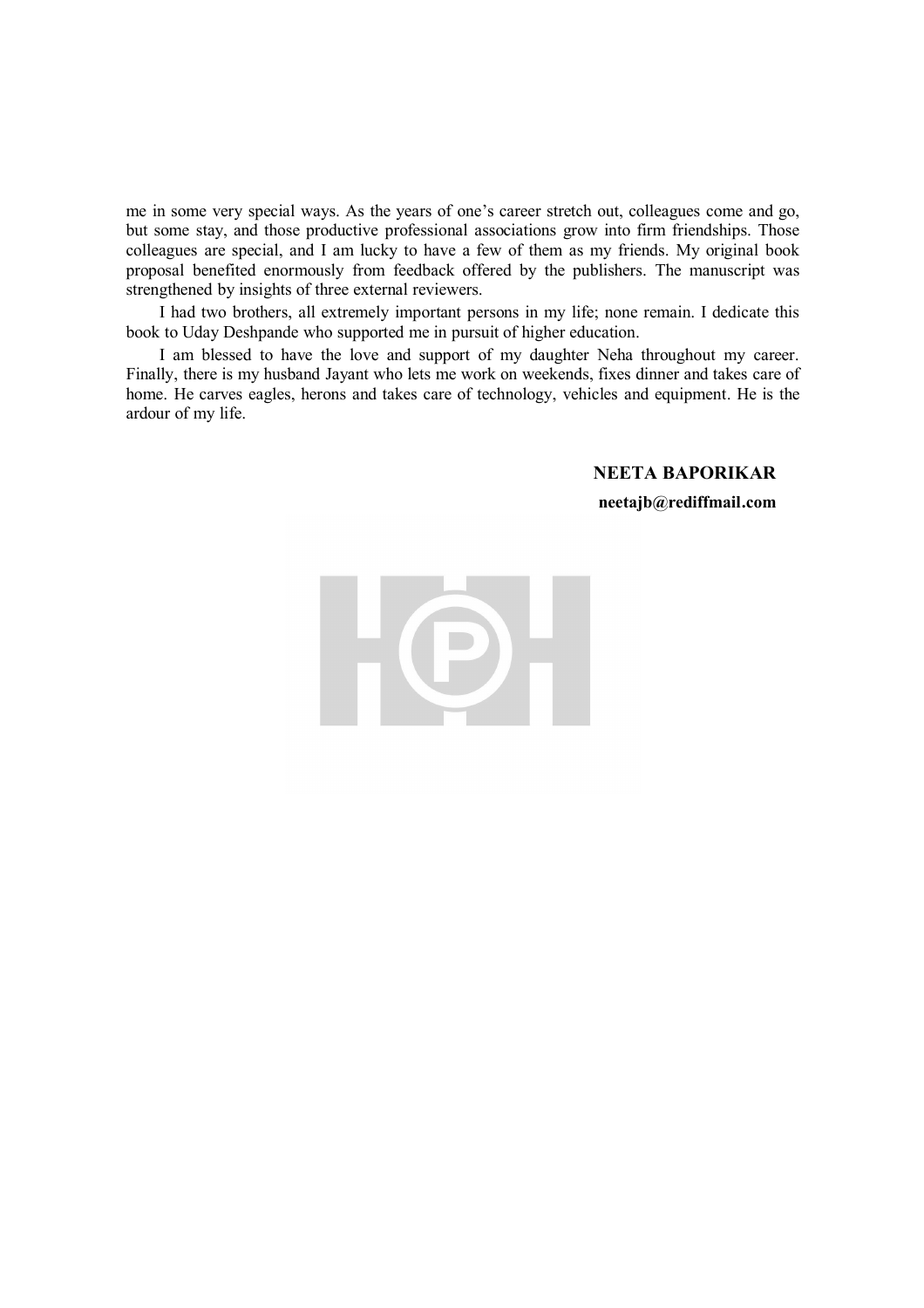#### **BRIEF CONTENTS**  $\overline{\phantom{a}}$

| Preface                                    |                                                 |             |  |  |  |  |  |
|--------------------------------------------|-------------------------------------------------|-------------|--|--|--|--|--|
|                                            | <b>Brief Contents</b>                           |             |  |  |  |  |  |
|                                            | <b>Detailed Contents</b>                        |             |  |  |  |  |  |
|                                            | Glossary                                        |             |  |  |  |  |  |
|                                            | 1. Overview of Higher Education                 | $1 - 6$     |  |  |  |  |  |
| PART A: CORE FUNCTIONS OF HIGHER EDUCATION |                                                 |             |  |  |  |  |  |
| 2.                                         | <b>Teaching-Learning Process</b>                | $7 - 40$    |  |  |  |  |  |
| 3.                                         | <b>Student Development</b>                      | $41 - 79$   |  |  |  |  |  |
|                                            | 4. Research Process                             | $80 - 116$  |  |  |  |  |  |
|                                            | 5. Faculty Development                          | $117 - 157$ |  |  |  |  |  |
|                                            | 6. Academic Leadership                          | $158 - 201$ |  |  |  |  |  |
|                                            | PART B: CONTEMPORARY ISSUES IN HIGHER EDUCATION |             |  |  |  |  |  |
|                                            | 7. Lifelong Learning                            | $202 - 216$ |  |  |  |  |  |
| 8.                                         | Technology in Higher Education                  | $217 - 227$ |  |  |  |  |  |
| 9.                                         | Knowledge Management                            | $228 - 247$ |  |  |  |  |  |
| 10.                                        | Innovations in Higher Education                 | $248 - 258$ |  |  |  |  |  |
| 11.                                        | Quality Assurance in Higher Education           | $259 - 274$ |  |  |  |  |  |
|                                            | 12. Future Trends in Higher Education           | $275 - 279$ |  |  |  |  |  |
|                                            | <b>Further Readings</b>                         | $280 - 292$ |  |  |  |  |  |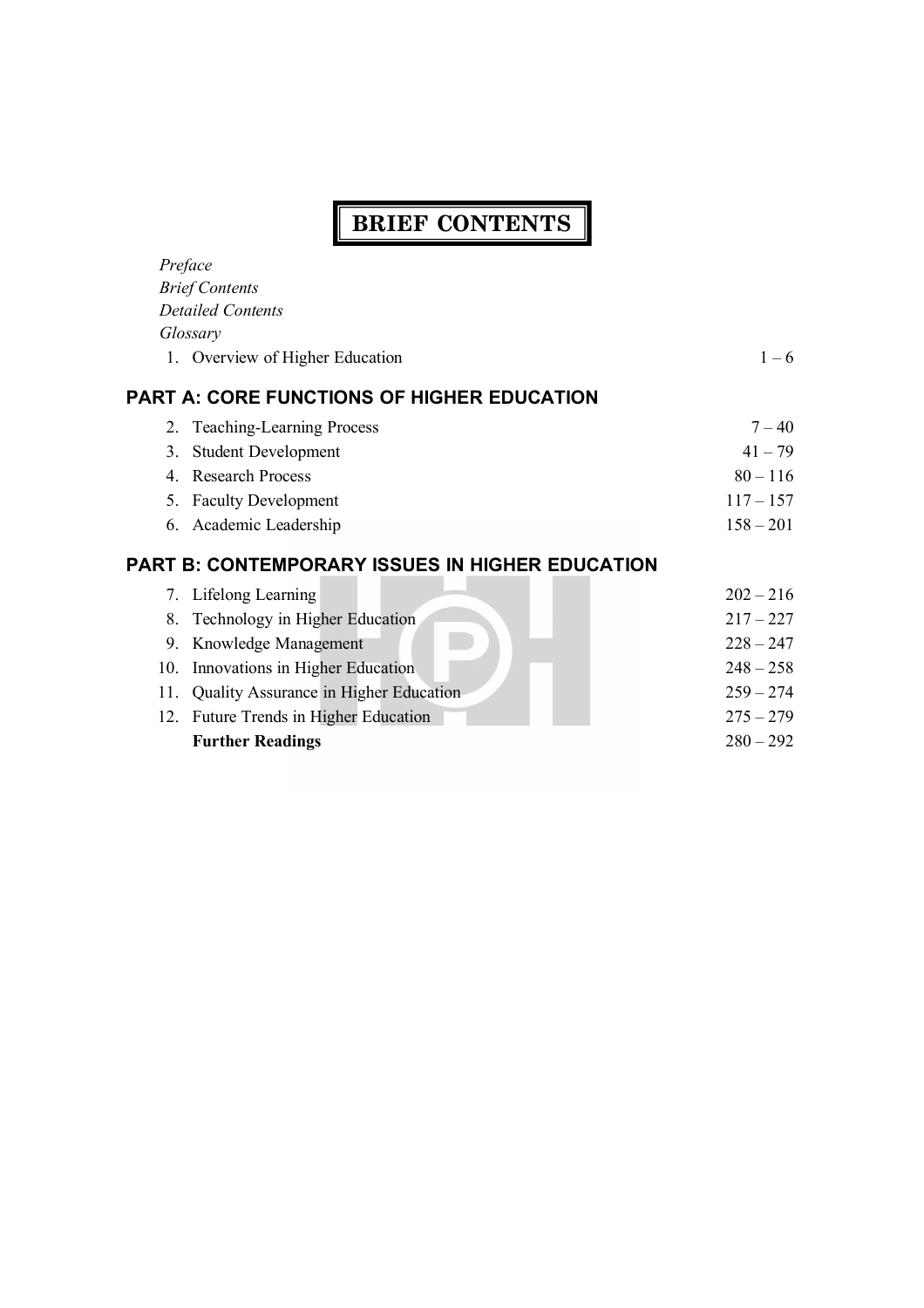# **CONTENTS**

#### **1. Overview of Higher Education 1 – 6**

- $\triangleright$  Learner Focus
- $\triangleright$  Current Requirements in Higher Education

## **PART A: CORE FUNCTIONS OF HIGHER EDUCATION**

#### **2. Teaching-Learning Process 7 – 40**

- > Introduction
- Teaching-Learning Process
- Understanding Class Happenings
- $\triangleright$  Active Learning
- Enhancing Students' Readiness to Learn
- $\triangleright$  Striving for Academic Excellence
- $\triangleright$  Establishing Credibility
- Enhancing Student Engagement
- **Effective Teaching and Student Motivation**
- $\triangleright$  Study Skills Teaching How to Learn

#### **3. Student Development 41 – 79**

- $\triangleright$  Introduction
- $\triangleright$  History of Student Affairs
- $\triangleright$  Evolution of Student Development
- Developmental Needs
- Holistic Student Development
- First Principles of Student Development
- $\triangleright$  Student Development Checklist
- $\triangleright$  Conclusion

#### **4. Research Process 80 – 116**

- $\triangleright$  Introduction
- **►** Research Process
- ▶ Research Promoting Strategies
- Researcher's Qualities
- Research Life
- $\triangleright$  Conclusion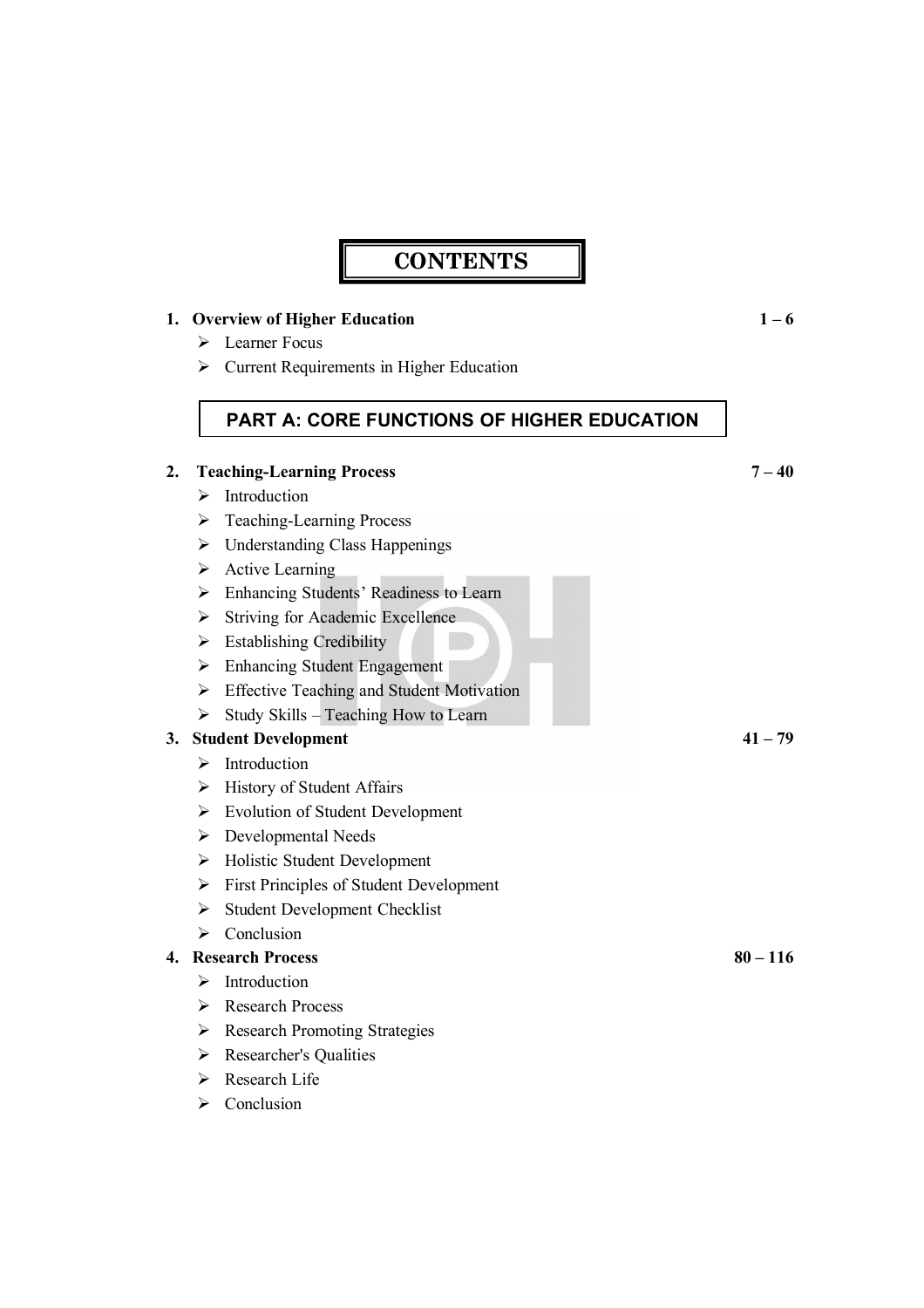|    |        | <b>NUULIS IUI FACUITY DUVUIDIIILIII</b>                                                                                 |             |
|----|--------|-------------------------------------------------------------------------------------------------------------------------|-------------|
|    | ➤      | Faculty Development for the Net Generation                                                                              |             |
|    | ➤      | Faculty Development as Institutional Leadership                                                                         |             |
|    | ➤      | Faculty Development and Collaborative Learning                                                                          |             |
|    | ➤      | <b>Strategies for Faculty Development</b>                                                                               |             |
|    | ➤      | Appendices                                                                                                              |             |
|    |        | 6. Academic Leadership                                                                                                  | $158 - 201$ |
|    | ⋗      | Introduction                                                                                                            |             |
|    | ⋗      | Theory and Practice of Leadership                                                                                       |             |
|    | ➤      | Need for Academic Leadership                                                                                            |             |
|    | ➤      | Changing Dynamics of Academics                                                                                          |             |
|    | ➤      | Strategic Approach to Academic Leadership                                                                               |             |
|    | ➤      | <b>Effective Institutional Budgeting</b>                                                                                |             |
|    | ➤      | Academic Leadership and Globalization                                                                                   |             |
|    | ➤      | Academic Leadership Case Studies                                                                                        |             |
|    | ➤      | Thoughts for Academic Leaders!                                                                                          |             |
|    |        |                                                                                                                         |             |
|    |        | <b>PART B: CONTEMPORARY ISSUES IN HIGHER EDUCATION</b>                                                                  |             |
|    |        |                                                                                                                         |             |
|    |        | 7. Lifelong Learning<br>Introduction                                                                                    | $202 - 216$ |
|    | ⋗      | Background                                                                                                              |             |
|    | ➤      |                                                                                                                         |             |
|    | ➤      | Comprehensive Lifelong Learning Strategies                                                                              |             |
|    | ➤<br>➤ | Action Plan for Instilling Lifelong Learning                                                                            |             |
|    | ⋗      | Relevance of Lifelong Learning in Knowledge Society<br>Conclusion                                                       |             |
|    |        |                                                                                                                         | $217 - 227$ |
| 8. | ⋗      | <b>Technology in Higher Education</b><br>Introduction                                                                   |             |
|    |        |                                                                                                                         |             |
|    | ➤<br>➤ | Background                                                                                                              |             |
|    | ➤      | Technology Effect on the Teaching and Learning Processes<br>Technology Influence on Success and Performance of Students |             |
|    |        | Dynamics $\Lambda$ fracting the $\Lambda$ dention of Technology in Technics                                             |             |
|    |        |                                                                                                                         |             |

- **5. Faculty Development 117 – 157**
	- > Introduction
	- $\triangleright$  Overview
	- $\triangleright$  History of Faculty Development
	- $\triangleright$  Models for Faculty Development

 $\triangleright$  Dynamics Affecting the Adoption of Technology in Teaching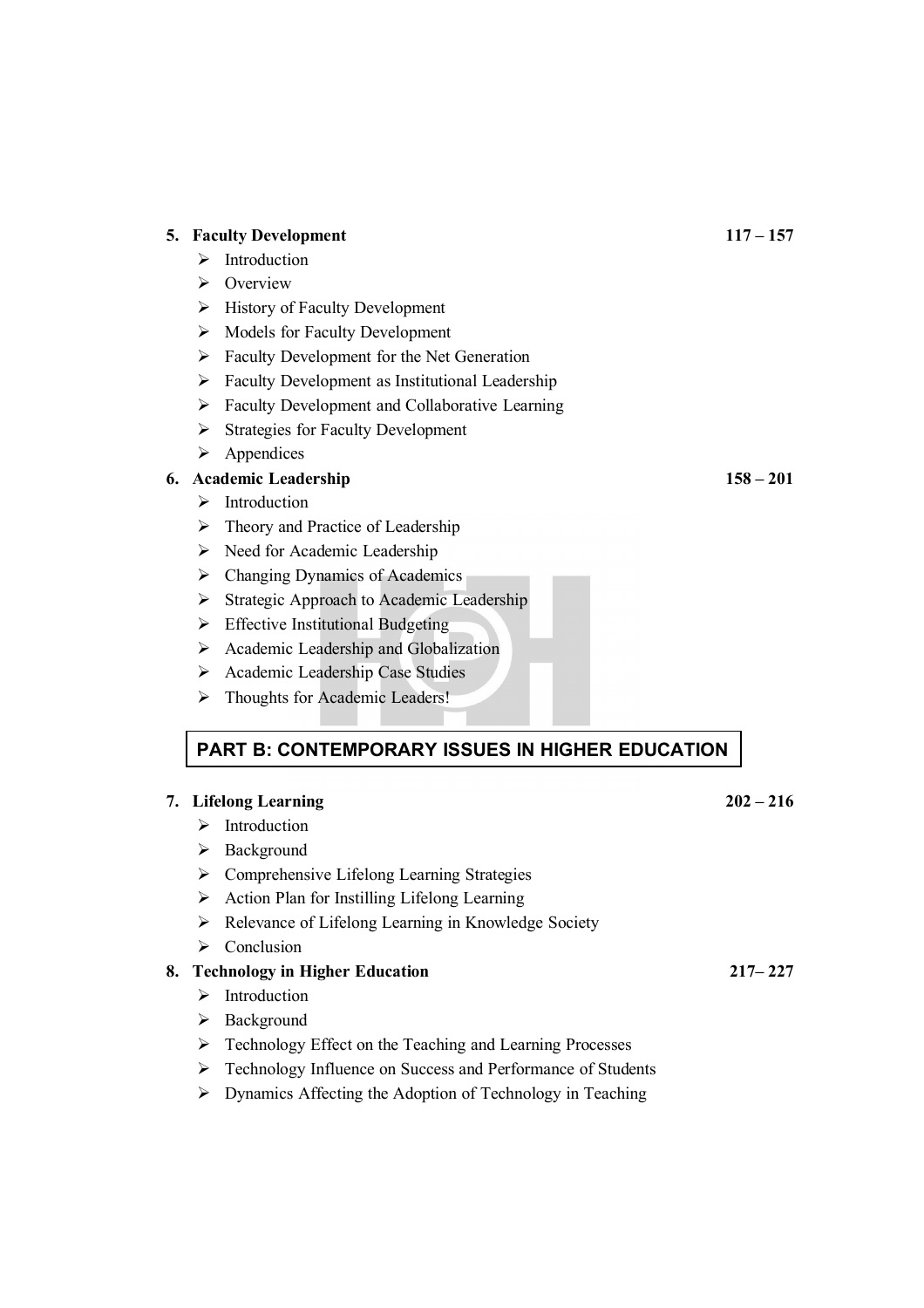|     |                       | Holistic Framework to Adopt Technology-based Teaching-Learning Process |             |  |  |  |
|-----|-----------------------|------------------------------------------------------------------------|-------------|--|--|--|
|     | ⋗                     | Conclusion                                                             |             |  |  |  |
| 9.  |                       | <b>Knowledge Management</b><br>$228 - 247$                             |             |  |  |  |
|     | ➤                     | Introduction                                                           |             |  |  |  |
|     | ➤                     | Background                                                             |             |  |  |  |
|     |                       | > Genesis of Knowledge Management                                      |             |  |  |  |
|     | ➤                     | Knowledge Management Strategy                                          |             |  |  |  |
|     | ➤                     | Knowledge Management - Illusion or Reality                             |             |  |  |  |
|     | ➤                     | Conclusion                                                             |             |  |  |  |
| 10. |                       | <b>Innovations in Higher Education</b>                                 | $248 - 258$ |  |  |  |
|     |                       | $\triangleright$ Introduction                                          |             |  |  |  |
|     | ➤                     | Background                                                             |             |  |  |  |
|     | ➤                     | Outlook on Innovation in Education                                     |             |  |  |  |
|     | $\blacktriangleright$ | Significance of Scaling Innovation                                     |             |  |  |  |
|     |                       | $\triangleright$ Need to Scale Innovations                             |             |  |  |  |
|     | ≻                     | Strategies to Scale Innovation                                         |             |  |  |  |
|     | ➤                     | Implications                                                           |             |  |  |  |
|     | ➤                     | Conclusion                                                             |             |  |  |  |
| 11. |                       | <b>Quality Assurance in Higher Education</b>                           | $259 - 274$ |  |  |  |
|     |                       | $\triangleright$ Introduction                                          |             |  |  |  |
|     | ➤                     | <b>Quality in Higher Education</b>                                     |             |  |  |  |
|     | ➤                     | Purpose of Quality Assurance in Higher Education                       |             |  |  |  |
|     | ≻                     | General Concept of Education Quality                                   |             |  |  |  |
|     | ≻                     | Functions of Standards                                                 |             |  |  |  |
|     |                       | $\triangleright$ Classification of Standards                           |             |  |  |  |
|     |                       | $\triangleright$ Models of Quality in Education                        |             |  |  |  |
|     | ➤                     | Conclusion                                                             |             |  |  |  |
| 12. |                       | <b>Future Trends in Higher Education</b>                               | $275 - 279$ |  |  |  |
|     | ➤                     | Introduction                                                           |             |  |  |  |
|     |                       | $\triangleright$ Reality Check                                         |             |  |  |  |
|     |                       | $\triangleright$ Future Trends                                         |             |  |  |  |
|     | ➤                     | Other Developments                                                     |             |  |  |  |
|     | ⋗                     | Conclusion                                                             |             |  |  |  |
|     |                       | <b>Further Readings</b>                                                | $280 - 292$ |  |  |  |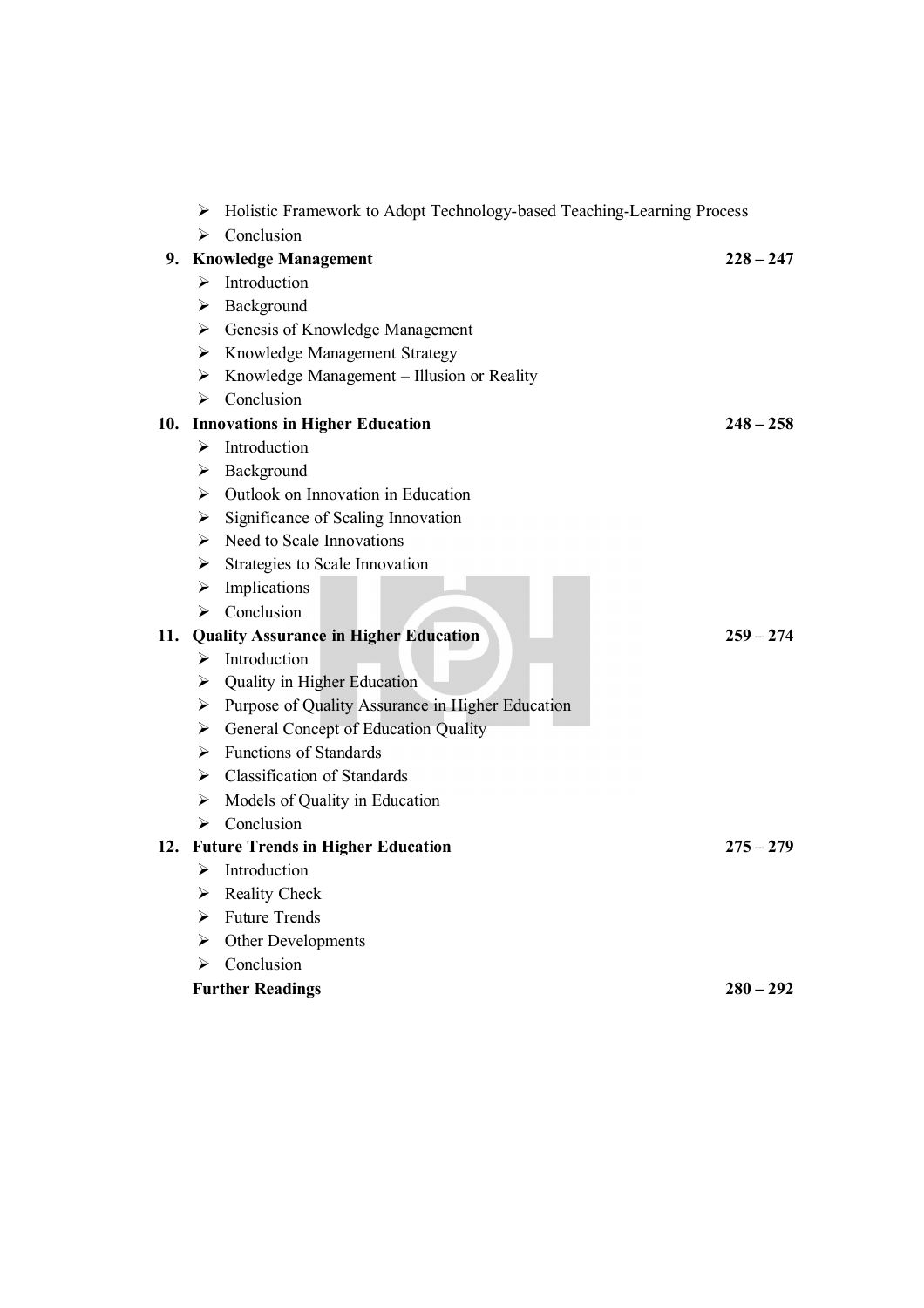

Imagination is more important than knowledge. Knowledge is limited. Imagination encircles the world.

#### – *Albert Einstein (1879-1955), German-born theoretical physicist*

Higher Education is based on the following main expectations: the needs of the parties involved in complex evolving systems that build society based on people talent, and the higher education providers in charge of training as the key leaders striving for excellence in design, organization, and pedagogical means.

**In its Commission Work Programme 2013, the European Commission 2012 states that:** Education and training systems are not keeping up with changing labour market needs – resulting in shortages in key areas like science, mathematics, and e-skills. Higher education is not sufficiently connected to research and innovation activities and is slow to build capacity in areas like ICT – which both reflects and contributes to a lack of internationalization. Life-long learning is still developing, and public policy and business practices do not reflect the need for older workers to extend their working careers (p.7).

The evolution of information technologies, mobile devices, and social media as well as the needs of students, workers, and academics has experienced rapid changes in the last years. This complex and dynamic reality requires new forms of delivery of learning contents to students, the building of special learning environments and new teaching methodologies for academics. Old teaching practices (from the building of teaching material to the evaluation processes and tutorial services) need to be adapted to provide customized and context-adapted learning opportunities. There are drivers, barriers, and success factors of distance and mobile learning that need to be explored, such as widespread availability or the lack of policy support.

The European Commission makes special mention of the strategic role played by the knowledge triangle—education, research, and innovation—in regional economic and social development. Universities and research centres are an essential pillar of the knowledge society. According to OECD 2008, tertiary education policy is increasingly important on national agendas as it is a major driver of economic competitiveness in an increasingly knowledge-driven global economy. Countries must raise higher-level employment skills to sustain a globally competitive research base and to improve knowledge dissemination in societies. Education contributes both to social and economic development through four major missions: The formation of human capital (primarily through teaching); the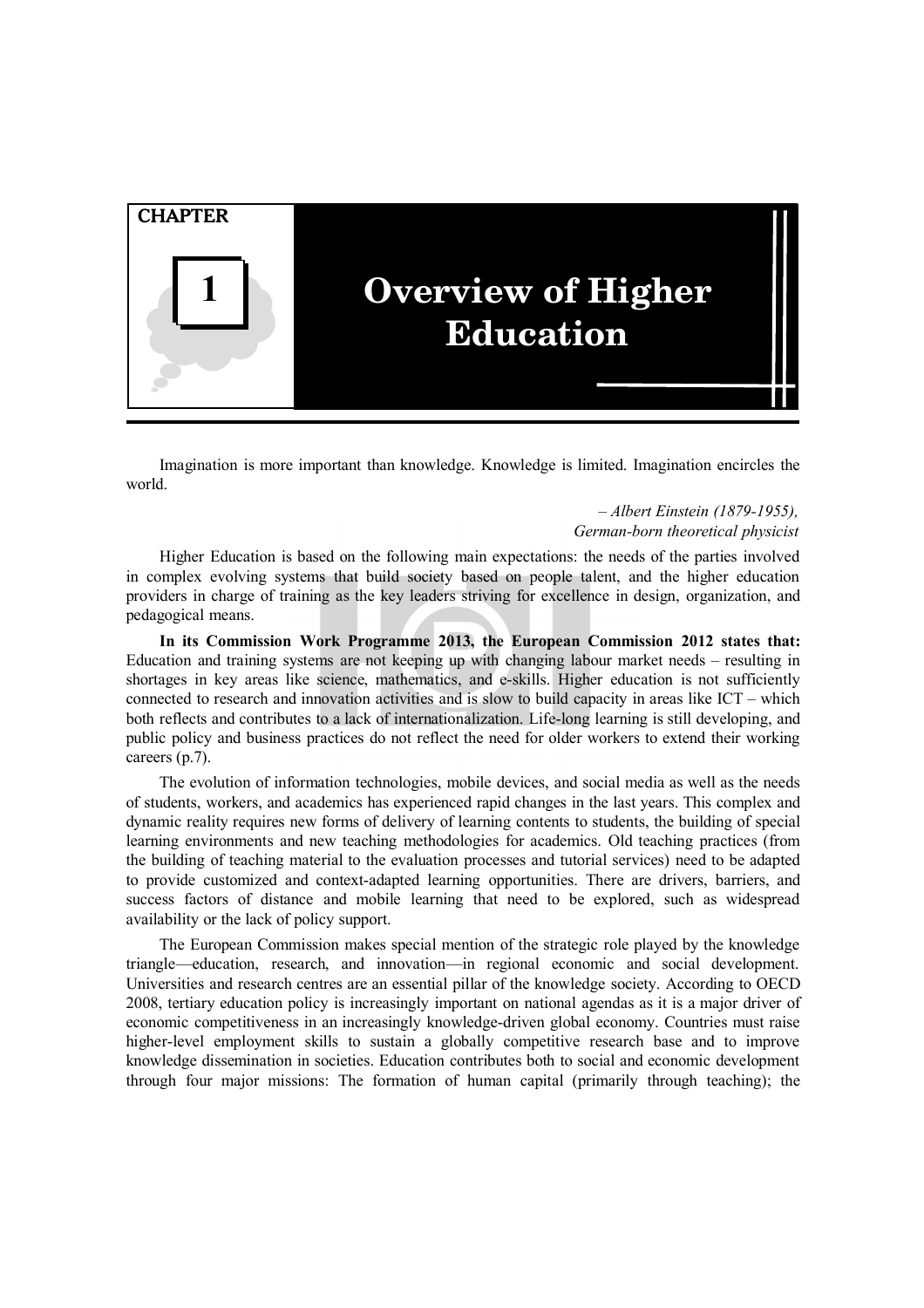#### **2 Fundamentals of Higher Education – Fresh Vision**

building of knowledge bases (primarily through research and knowledge development); the dissemination and use of knowledge (primarily through interactions with knowledge users); and the maintenance of knowledge (inter-generational storage and transmission of knowledge).

The European Standards and Guidelines (ESG) by the European Network of Quality Assurance (ENQA) embody the first step for incentive actions by stakeholders for self-assessment and internal Quality Assurance (QA) in Higher Education Institutions (HEIs). In any country, higher education providers and their partners such as companies share additional State intervention at different levels in order to develop stronger, increasingly dynamic collaborations, aiming at conformity of training offers with effectiveness of training processes and efficiency of the organizations of educational and professional training: a triangle of performance including outcomes, results in terms of knowledge ownership and skills, and available resources. The motivation relies on the assumption that higher education institutions are key actors for the future of the societies facing the future for sustainable development based on employability, innovation, and social cohesion.

As a consequence, higher education providers should first focus on the needs of citizens and second, move towards excellence for mutually beneficial relationships between parties, including the public, the partners, the staff and pedagogical teams with different expectations. EFQM Excellence model will guide HEIs' organizations to achieve and sustain outstanding levels of performance that meet or exceed dialogic outcomes. Their recognition will rely on the fact that they operate in different environments, sharing a common mindset based on a number of attributes and ways of working to shift the boundaries. Even though the expectations of parties differ, a common goal is to be achieved, sharing quality criteria, expenses and benefit, and better knowledge of each other's context. The factual approach of excellence is a key to identify new opportunities in the training market, both for the business of the higher education institutions and that of the companies; increasing the worthwhile potential effect for society and citizens throughout their lives.

**The strategy complies with the accepted definition of University Lifelong Learning (ULLL). This is defined as** 'the provision by HE institutions of learning opportunities, services, and research for the personal and professional development of a wide range of individuals lifelong and life wide; and the social, cultural and economic development of communities and the region. It is at university level and research-based; it focuses primarily on the needs of the learners; and it is often developed and/or provided in collaboration with stakeholders and external actors".

The higher education offer is therefore a mix, including continuing education, adult education, postgraduate studies and professional training and non-variable parts can be brought out and shared, including a repository of skills with collective and social intelligence, and appropriate organization and processes. The challenge is for learners, staff, and structures to be able to change: perceive, anticipate, and adapt with an area of autonomy and self-decision-making. In complex environments, internal and external, with increasing public diversity (number, prior experience and cultural backgrounds), by obligation or voluntary initiative, it is an opportunity to develop innovative trainings relying on the collective and intercultural skilled workforce. This relies on values and a spirit of excellence to manage the present and prepare the future, based on upstream knowledge and operational skills for transfer. Work Integrated Learning (WIL) is a way to unify cultures (education and professional training) and enhance efficiency, being closer to society's needs, i.e. giving people the opportunity to learn and to develop their skills to face workplace evolution all through their life.

Based on the international diversity of the community of practice of higher education, the common key factors, levers, and processes that can be identified to guarantee quality and sustainability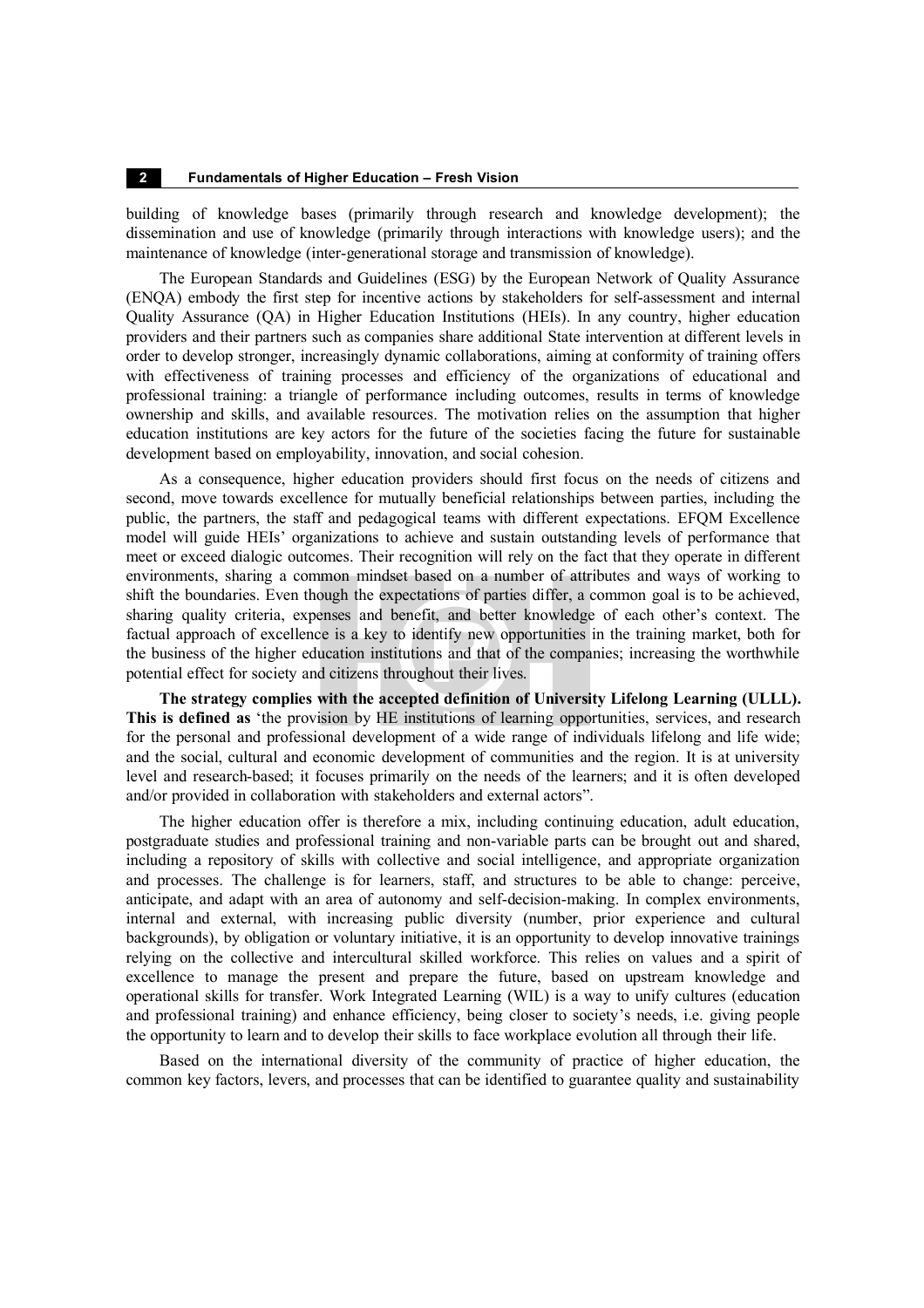of training offers giving meaning to guidance to excellence; a global vision not depending on local constraints but helping to manage specificity and singularity of WIL models in higher education. Usually, WIL is developed at local level with motivated small teams and an area of autonomy. What about bigger structures or merging when changes in the market and career advancement modify the situation? Such a demanding approach of the training offer in close relationship with the actors will face difficulties; they can be explained by the broader field of skills required for teachers, the readability of the complexity-benefit ratio of WIL in addition to the understanding of the goal by managers or the strategic committee, the joint design of formative work-situations to achieve training outcomes and the relationship between actors to invent and develop a common understanding. The innovative issue is to make clear the main aspects and guide to good practices for higher education institutions, taking into account their local environment. Indeed, the spirit of standards is only useful when specific constraints in the context are taken into account.

These virtues are formed in man by his doing the actions (in Ethics, ii-4)

*– Aristotle (–384, –322 BC). Greek Philosopher*

The evolution of society, the State regulations or financial incentives require internal changes in higher education organization in order to achieve increasing outcomes for learners. But to focus only on the learner's satisfaction is not enough for training centres as the dialogic expectations of all stakeholders have to be satisfied for the chosen market; they are parts of the complex higher education system for education and training. As a consequence, striving towards excellence seems a logical target while implementing quality and continuous improvement in higher education. Higher education providers should be key actors of the dynamic triple helix of evolution with State and partners as industries and companies; the aim is to develop human capital, financial resources, and knowledge in scientific fields and incentive commitment to create innovation. In this way, higher education will strengthen collective and social intelligence based on better understanding of each other (including organizations), shared values and trust relationships for common training projects and developments. With respect to learners, the curriculum should be adapted and pedagogy aligned to integrate such requirements; this is the responsibility of the pedagogical team in a given framework and with the support of strategic committees. Higher education providers should be learning organizations, with progressive levels of standards with a strong network of partnerships and community of practices.

We must make life a dream, and make a dream a reality.

#### *– Pierre CURIE (1859–1906). French Physicist*

Hence, higher education should be a learning system with quality spirit to enhance long life learning. The higher education provider and the consequences for the higher education organization, the skilled workforce and the operational processes to be decided when efficiency is a clue to achieve society outcomes. Key words are: learning organization, including the growing competences of the staff and pedagogical team, and processes; upstream co-design of training offer with partners including selected specification requirements with respect to quality criteria and learners' outcomes in the identified market context; and responsibility and commitment of parties at all stages of the multilevel hierarchical structure. Quality Assurance (referring to standard ISO 9001 first and further to 14001, 26000 and 50001) and Excellence target as per EFQM, drive inventiveness of built-on dedicated structures for training on an appropriate process map, head committee and monitoring committee aware of higher education environment, knowing Strengths, Weaknesses, Opportunities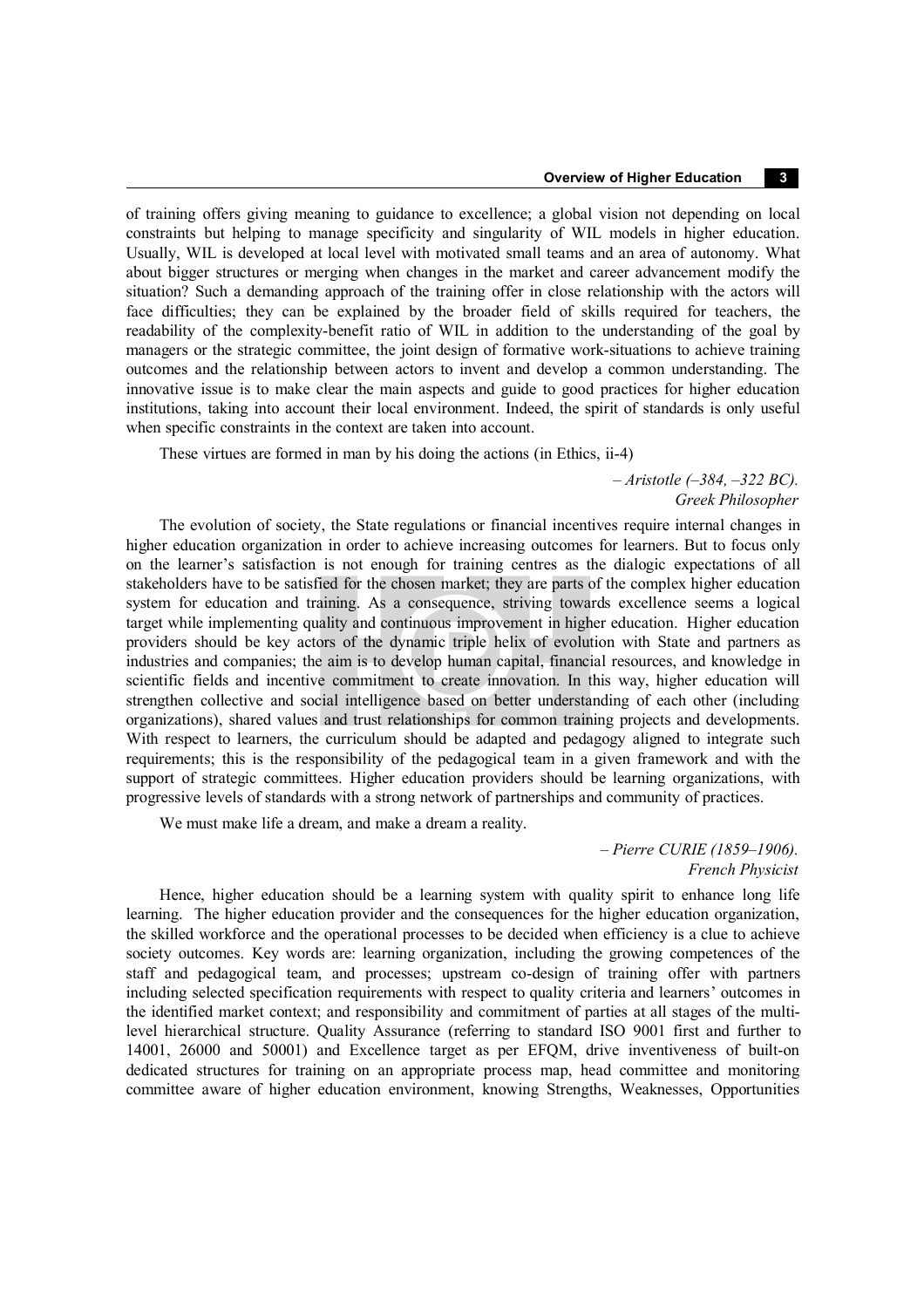and Threats (SWOT) matrix to detect innovation opportunities in the business. The issue is to ensure internal support of resources that make the business, i.e. the talent in the staff who compose the higher education provider's core. Hence, change needs to be driven by leaders and managers respecting harmony as higher education is national agenda in many countries cutting across all lines and stakeholders.

The level of satisfaction of graduates is not enough for success as expenses should be shared but also benefits, developing strong partnerships, and a common culture. Higher education providers will be submitted to external evolution with higher requirements and financial incentives of their partners. This should be identified, integrated, and followed. Aware of issues, higher education provider should prioritize resources to support the pedagogical team; tutors included the inner added value of the training centre in the business that makes real the strong mutually-beneficial relationship with partners. Efficiency relies on environment knowledge, professional skills at all levels with collective intelligence with partners and adapted processes to specificities. Of course, the global guidance for higher education quality gives the target, but the local autonomy of talent strengthens innovation for the global balance of higher education providers.

## **LEARNER FOCUS**

The knowledge is the only material that increases when it is shared.

*– Socrates (-470/469 – 399 BC). Greek Philosopher*

The aim of higher education is to give the keys for the selection of efficient pedagogical means with respect to the specification requirements, putting learners into a learning situation and formative position in the workplace as a way to achieve a high-level quality standard for higher education; leading to innovation. The issue of learner-centred pedagogy is to act upon individual needs respecting the collective expectations: security through reduced risk and fear, belonging to the groups and values, comfort to facilitate testing actions, recognition through feedback and personal development. It is assumed that outcomes are identified upstream with the partners and the resources available. Sharing a common concern is an appealing solution for efficient training, taking advantage of work-experience for ability, knowledge ownership and transfer between increased number of groups with a diversity of prior experience and learning paths; the result is a hybridization of pedagogical means, that unifies academic and professional training with a focus on the learners' behaviour: learning ability, reflexive competences, and collective intelligence.

#### **CURRENT REQUIREMENTS IN HIGHER EDUCATION**

When the time comes to hire someone for your company, you have the choice to find either a very experienced and skilled one (Advanced/Experienced) or a young person just graduated from college or a school that provides higher education (Fresher/Graduate). These two people could have one common point, they do not know anything about your industry and it will take time for them to be really efficient, even for the experienced. This is why some companies gather together to work with some school or higher education institution to set up a training program that integrates your needs and gives the trainees the opportunity to have an education with global knowledge in several topics they need to have, but not only; the trainees will/could have a very strong and specific training in one item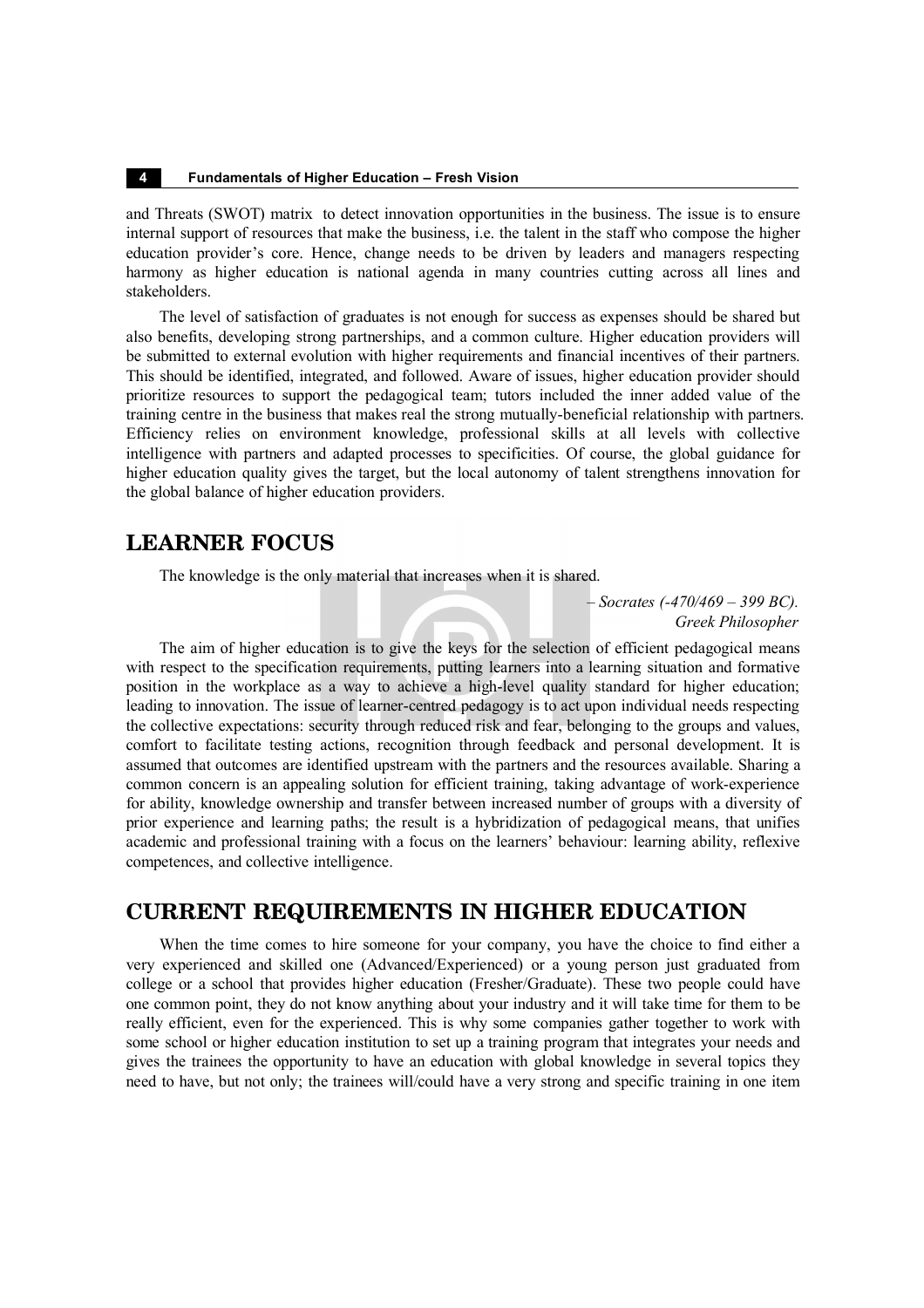or subject that will respond efficiently to your needs. In fact, is this not the purpose of any education? Using the right tools, knowledge, and behaviour to manage any professional situation!

I had the chance to be trained this way, going back to school to learn the skill I was supposed to know for my next position in the company but not only this; also being able to ask for changes in the organization and drive them for a better flow of all our processes. That was the choice of my company, setting up with other companies coming from automotive, space, chemicals, electricity activities; such different areas, but all together they have agreed on a common academic progress. Trainees will become managers and engineers able to work in any companies with the efficiency of a very skilled and experienced person!

Even with my short experience in the company, this way to learn gave me not only the professional managerial and scientific skills like any other MBA, but also the Human Resources (HR) basics allowing me to understand the complexity of any relationship at work. Sharing my experience and knowledge, and learning from students like me coming from other companies and activities was one of the best choices I had done and an unforgettable life experience.

Everything is about timing, so why should we be stuck in just "one model" of education? We need agility, we need responsiveness, and we need customization.

If you think of living your professional career without going back and forth to "learning" whatever the way of getting it, you could become obsolete for your industry. Also, what a big step done by Universities or all higher education institutions, if you look back in the 80s and 90s! They have now to be close to what is happening in the industry. They have to be "on time", giving the right skills, the right education at the right time to match the real needs of the companies they deal with, and offer the best payback of their investments.

But to achieve this kind of perfect timing, we need to have 2 main actors sitting and sharing together what one wants and what the other can do for him.

What a good idea to have both the same customer and supplier relationship between institutions and industry as we have in all kinds of business models. Not only looking at what is needed today but also preparing the future, because it takes time to train, both of them will have to project themselves and innovate about things that do not exist today. With this kind of close relationship, it is not only higher education institutions that will learn, just answering the requests, but they anticipate needs and give the industry the opportunity to go further and not any more alone. And if you agree with this, you may also agree with the vision of not any more a part of your life studying and another one working, but always learning according to what the work is or will be. Is this not a kind of continuous improvement of the human being?

Universities are moving towards a new paradigm characterized by vanishing borders and global competition for students, talented staff, knowledge, and funds, all of which means working for excellence and cooperation in a framework that emphasizes an economist's vision of higher education. Higher education has undergone a process of democratization. In developed countries, access to university has increased from around 10% to over 50% of the population over the last few decades, lessening the value of a university title as a social positioning instrument. Meanwhile university fees have tended to increase. At the same time, the number of universities competing, including many new private institutions, has increased. All this is driving students to demand higher quality education for greater future employability.